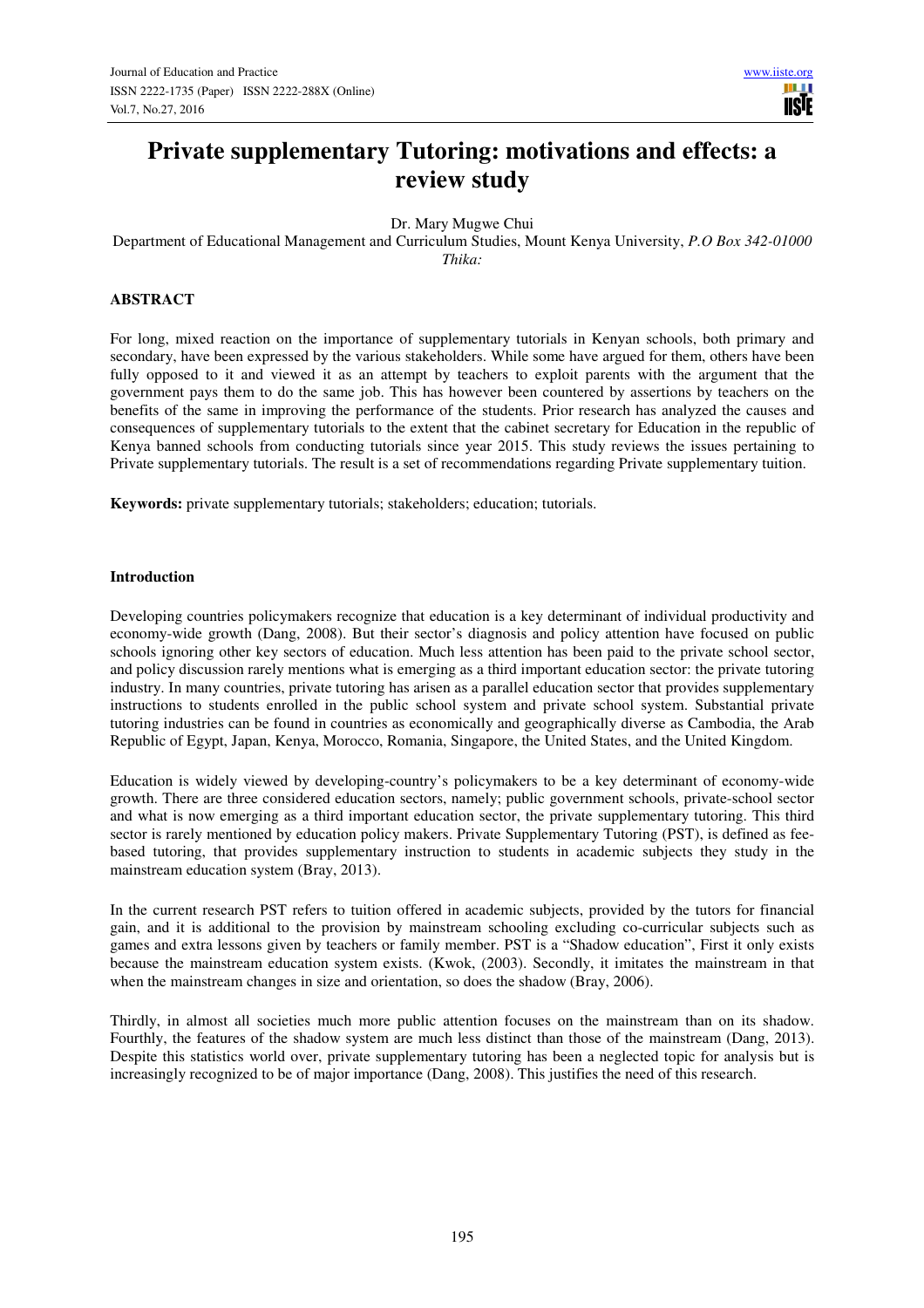# **Factors influencing need for PST**

It is evident that private supplementary tuition is a widespread global phenomenon; it is on an increasing trend both in magnitude and intensity. Four key drivers have been identified as influencing the need for PST: i.e. economic factors, social & cultural factors, educational and geographical factors (Bray, 2005, 2009, 2010).

For some parents and students, the drive to use private supplementary tuition is the anticipated economic benefits associated with good academic grades. To them using PST services is a form of investment that will guarantee them better careers and more rewarding jobs in the future. Indeed globally for one to be competitive in the job market one must be armed with quality academic credentials in the given field of specialization. Lucrative careers such as medicine, engineering architecture, law and pharmacy which has a comparatively higher salary admits the top cream of the education system from lower levels. Thus it would not be surprising for parents to invest in PST for them to realise their goals, hence the future job, career and in turn higher monetary returns prospects drives the need for private supplementary tuition in most countries worldwide (Bray (2005); Kim (2006)).When parents and children are heavily investing in private supplementary tuition with anticipations of greater monetary returns in future through salaried and self-employment are consciously or unconsciously embracing the notion of human capital theory.

# **Teacher remuneration and private tutoring**

Teacher renumeration has been considered a key contributing factor in the widespread use of private supplementary tuition among students especially within the school premises. Because of poor remuneration of mainstream teachers, teachers encourage their students to attend ''remedial'' (PST) classes outside the normal formal school hours in order to earn some extra income. To achieve this they employ different tactics such as teaching the main examinable content during remedial classes or even teaching at a slower pace during the normal class hours so as not to cover the stipulated syllabus thus forcing the school management boards and parents to see the need to organize and pay for extra classes.

This factor drives the need for PST indiscriminately among all students both from rich and poor family background, high and low achievers in class. This factor drives the need for private supplementary tuition in countries such as Kenya, Cambodia, Romania, Mauritius and Nigeria (Bray (2007); Bray and Bunly (2005); Bray and Kwok (2003); Buchmann (1999); Dawson (2009); Foondun (2002)). Bray (2010) argues that as much as teachers in some countries may stress that PST is not compulsory, parents are aware that if they do not pay, their children will be handicapped not only by failing to secure the curricular knowledge but also probably by incurring the disapproval of the teachers.

Moreover, since the teachers control the end-of-year. examinations and determine who proceeds from one class/form/grade to the next, parents are aware that if they do not pay for private supplementary tuition then their children are likely to repeat classes/forms/grades. For many parents, the arithmetic becomes simple: it is less expensive to pay for private supplementary tuition classes than to pay the costs of repeating a year.

Educational factors drive the need for PST more than social and economic factors combined because both the poor and the rich have placed very high premiums on education. The researcher contend that for the poor education would be perceived as the only panacea out of their current squalid condition and the medium through which they are likely to move up the social ladder; children from such family work very hard and encourage their parents to sacrifice and invest in their education even if it means using PST, for it is through quality academic credential that they will be able to emancipate their poor families from their current state.

For the rich and elite families they already know the benefits of maintaining their current prestigious positions in society and therefore investing heavily on their children's education is worthwhile. According to Tansel and Bicarn (2008) children from educated parents are more likely to use PST services and the mother's education plays a more important role in demanding for PST for her children than the father's education. Bray and Kwok (2004) contend that the children whose parents' educational level were at university or above are twice more likely to use PST than those whose parents had primary education or less.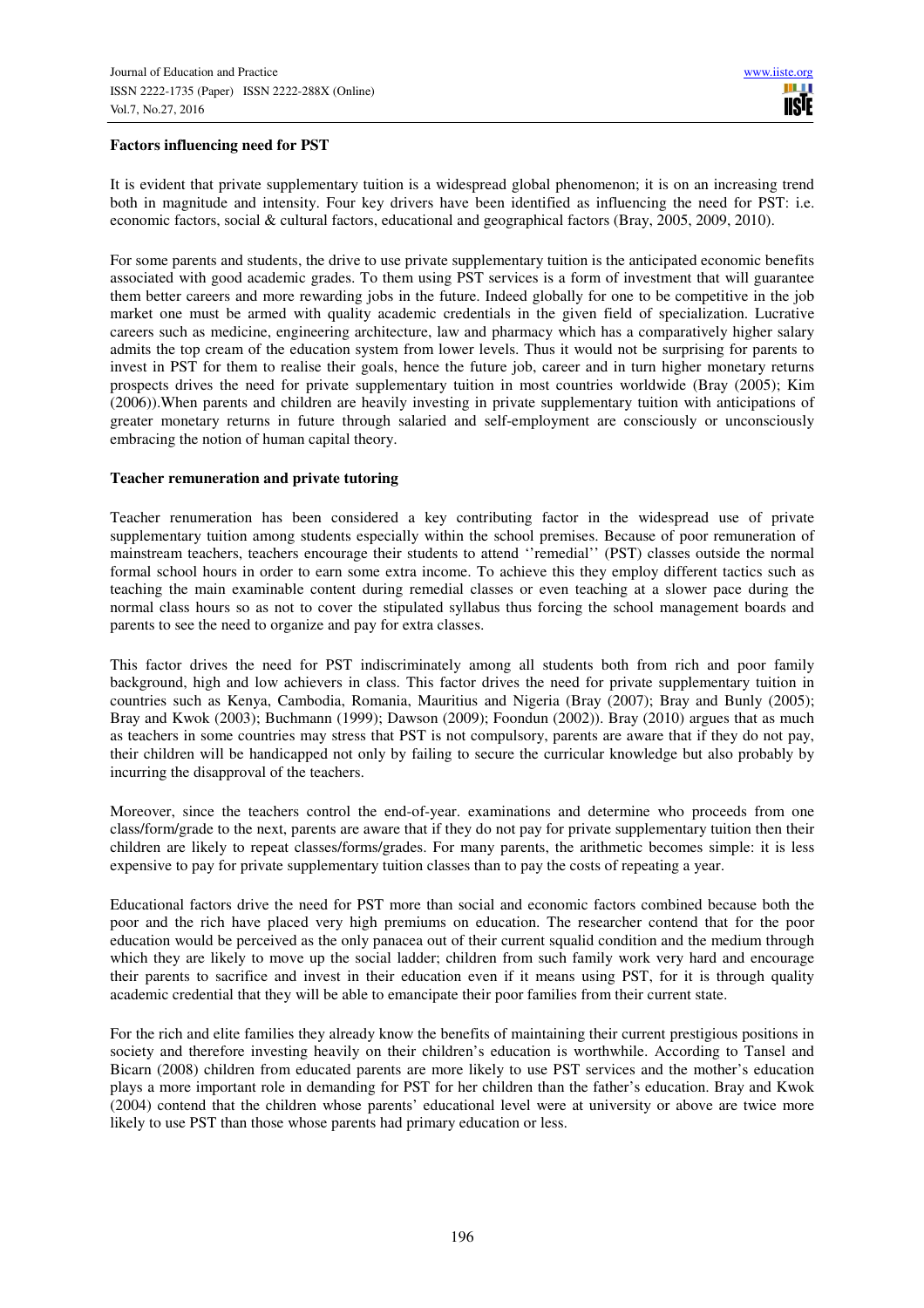# **Public Education and its role in the growth of private tutoring**

In countries where the public education system fails to satisfy the needs of the students as is often the case in most developing countries. (Dang, 2008; Kim, 2004). In more developed societies where students have more choices between the public and private school systems, where it works as a middle-ground solution between public and private school, as South Korea, Japan, USA, Australia (Kim,2005). PST Can also exists as a form of corruption This can happen in some developing countries with weak monitoring system in place, where the teachers can barely survive on their salaries, and they have to resort to requiring their students to go to for extra classes to supplement their income (Biswal, 1999).

Education system that is examination oriented. This is especially where examinations is used to determine who continues with education from one level to the next and who does not (Bray 2003). Where there is ranking of schools according to performance, this causes competitiveness of individual schools which can be associated with the growth of private tutoring (Bray 2003). Blackmail in coverage of the syllabus (Another factor concerns coverage of the syllabus where teachers might have an incentive to describe the curriculum as too full and deliberately slow down their pace to deliver (Bray, 2007). Peer pressure from parents and pupils. Unfortunately, they embrace the PST with little understanding of its implications which in most cases are negative.

Other factors that influence the demand of PST are family background (family factors such as parent's gender, education level, occupation and the number of siblings at home). School level factors such as teachers/student ratio, facilities, examination driven system of education and economic factors which include household income (Dang, 2008).

# **PST in Africa and other developing economies**

In Egypt, private tutoring was estimated in 1994 to consume 20 per cent of total household expenditures per child in urban primary schools and 15 per cent in rural primary schools (Fergany, 1994). In most cases, the greatest components in these figures are the fees paid to tutors and their agencies. In most settings, charges increase at higher levels of the education system. This can create social inequality between urban and rural areas as reflected by the 20% expenditure in urban primary school and rural 15% in rural primary schools.

In general, the subjects given most attention in private tutoring are the ones most needed for educational and therefore socio-economic advancement. Commonly this means languages, mathematics and science. A study in Sri Lanka by de Silva (1994) showed that the duration of tutoring received by science specialists in Year 13 was almost three times that received by arts specialists and nearly twice that received by commerce specialists.

Parents and teachers have for long argued that private tuition enables learners to access additional attention, ensures improved learning styles, improved performance, personalized relationship, and involvement of parents as they keep track of the performance of their children (Makworo, 2012). In Kenya, the phenomena of private tuition started after 1985 when the 8-4-4 system of education was introduced to replace the then 7-4-2-3 system (Wanyama & Njeru, 2004). With the introduction of the 8-4-4 system of education in Kenya, the subject matter that used to be completed in six years secondary schooling was to be covered in four years. The situation compelled parents to send their children to private schools to be taught privately during the holidays and weekends in addition to the government term schedules (Wamaihu, 1989). The Kenya Certificate of Secondary

Education (KCSE) results of 1989 released by the Kenya National Examination Council KNEC) in February 1990 showed that 58% of the candidates who sat for the examinations scored below average. This was an indication that the candidates were inadequately prepared for the national examinations (Wanyama & Njeru, 2004). As a result, many parents hired private tutors for their children outside school hours.

# **Effects of private Tutoring**

Can enable remedial teaching to be undertaken according to individual needs (De Silva, 1994). Supplementary tutoring may also help relatively strong students to get more out of their mainstream classes. May affect the dynamics of teaching and learning in mainstream classrooms. For example, mainstream teachers may not need to work so hard, teachers may be confronted by confronted by greater disparities within their classrooms. Some students do not pay adequate attention to lessons in the mainstream system either because they have already